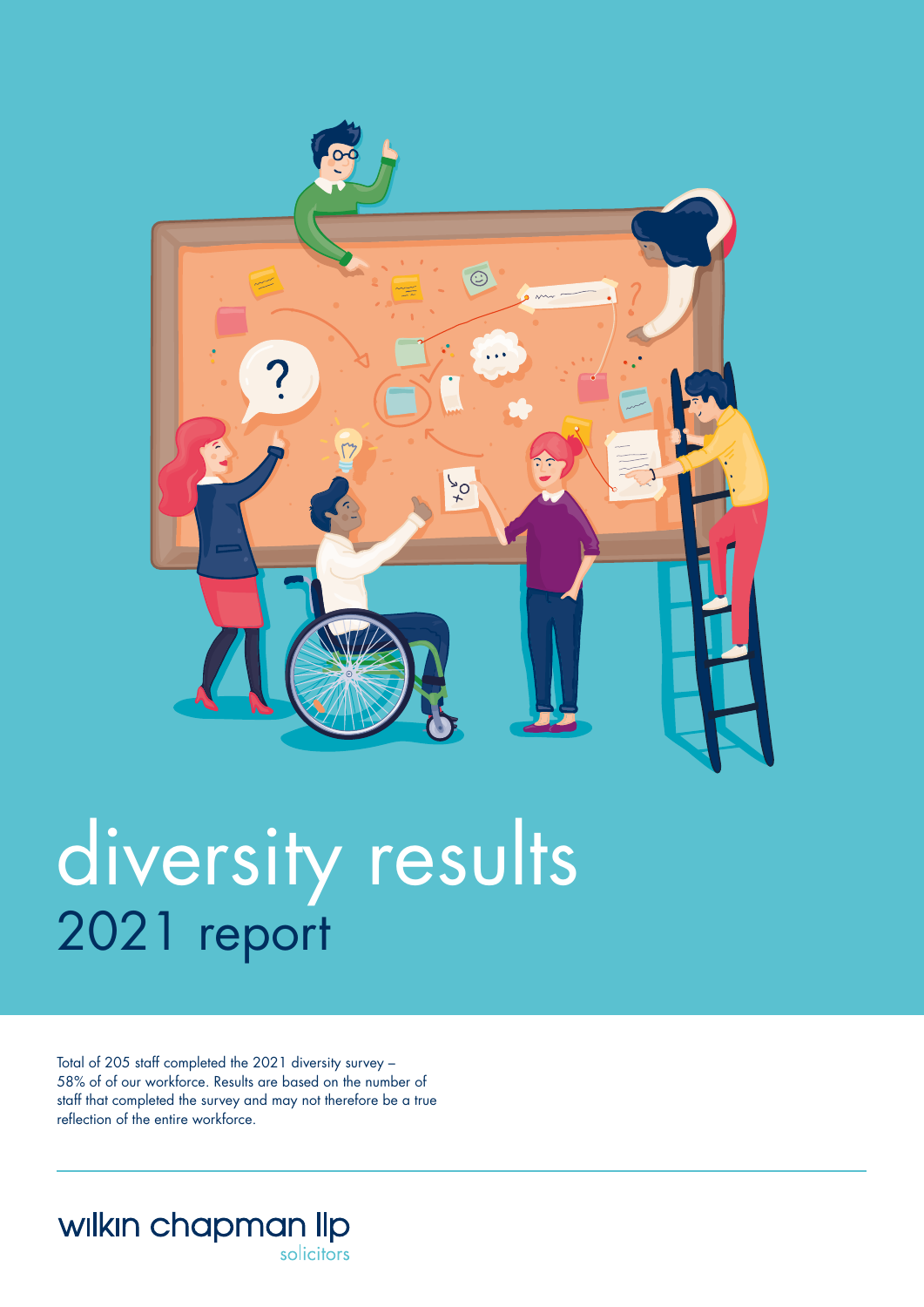## The results **Age groups:**

Age distribution of all staff, including partners

| $16 - 24:$                                | 10% |
|-------------------------------------------|-----|
| $25 - 34:$                                | 29% |
| $35 - 44:$                                | 20% |
| 45-54:                                    | 23% |
| $55 - 64:$                                | 14% |
| $65 +:$                                   | 2%  |
| Prefer not to say<br>or invalid response: | 2%  |